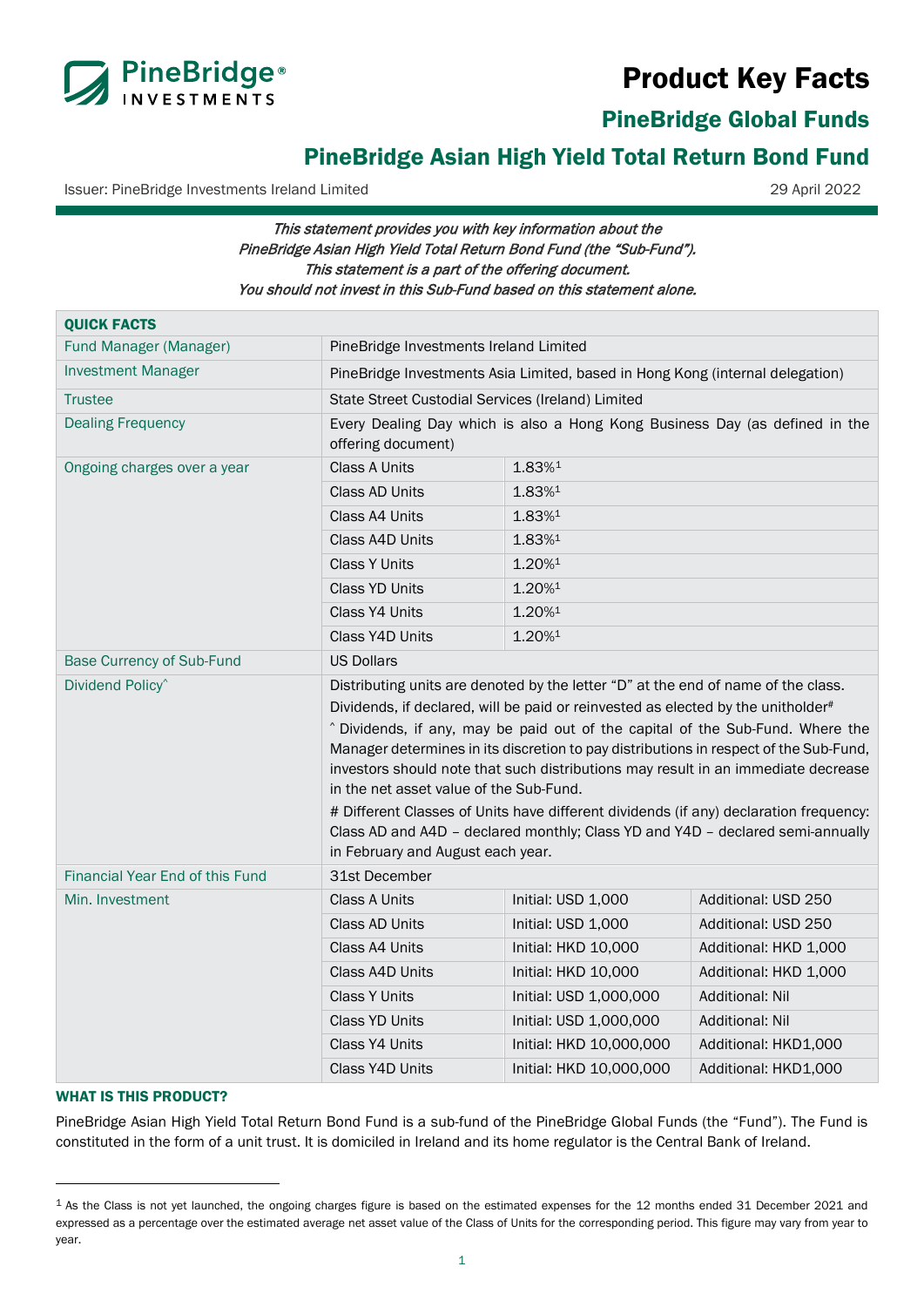# OBJECTIVES AND INVESTMENT STRATEGY

#### **Objectives**

The Sub-Fund is an actively managed fund.

The Sub-Fund seeks to maximize total return by primarily investing in high yielding, non-investment grade debt securities of issuers domiciled in or exercising a predominant part of their economic activities in the Asia Pacific Region.

"Asia Pacific Region" includes Hong Kong, India, South Korea, Malaysia, The People's Republic of China, The Philippines, Singapore, Taiwan, Thailand, Japan, Australia, New Zealand and any other Asian country whose long term foreign currency sovereign credit rating is non-investment grade at the time of purchase.

#### **Strategy**

To achieve the Sub-Fund's investment objective, the Sub-Fund will invest primarily (i.e. at least 70% of its net asset value) in non-investment grade debt securities (i.e. those assigned with a rating of below BBB- by Standard & Poor's or Fitch Ratings or below Baa3 by Moody's) or which are unrated), including fixed or floating rate bonds, that are issued by governments, supranational entities, public or private companies in the Asia Pacific region. In the event of split ratings (i.e. when a security receives different ratings from two or more credit rating agencies), the security will receive: (a) the middle rating if the security is rated by more than two credit rating agencies, or (b) the lower rating if the security is rated by two credit rating agencies only. If the security is unrated by Standard & Poor's, Fitch Ratings and Moody's, the security will be considered unrated. The Sub-Fund can invest not more than 20% of its net asset value in securities which are unrated by an internationally recognized credit rating agency.

In line with the Sub-Fund's Investment Objective, these investments will aim to provide (i) interest income (for example, coupon payments on debt securities) and (ii) potential additional return from capital gain.

The Sub-Fund may invest, in aggregate, up to 60% of its net asset value in China through direct and indirect exposure to (i) debt securities issued or distributed in Mainland China ("Onshore Chinese Bonds"), (ii) debt securities issued by Mainland Chinese entities outside of Mainland China and/or (iii) RMB-denominated debt securities issued or distributed outside of Mainland China ("Dim Sum Bonds") ((ii) and (iii) collectively known as "Offshore Chinese Bonds"). The Sub-Fund may invest in urban investment bonds issued inside and/or outside of Mainland China. Of the Sub-Fund's aggregate exposure to China, not more than 10% of its net asset value may be invested in Onshore Chinese Bonds directly via the China Interbank Bond Market access, Bond Connect, the QFI scheme. There is also no restriction on the currency denomination of the debt securities in which the Sub-Fund may invest.

The Sub-Fund can invest not more than 10% of its net asset value in securities issued and/or guaranteed by a single sovereign issuer which are below investment grade.

Subject to the above, the Sub-Fund has no restrictions as to the proportion of assets allocated to companies of any particular market capitalisation and may invest across a range of economic sectors. There is no pre-determined strategy to invest 30% or more of the Sub-Fund's net asset value in any specific country, sector and/or industry, however, it is possible that the Sub-Fund's exposure to a certain country (e.g. China), sector (e.g. property/real estate) and/or industry may from time to time exceed 30% of its net asset value.

Under normal market circumstances, the Sub-Fund may hold cash and / or ancillary liquid assets and invest up to 30% of its net asset value in money market instruments such as time deposits and certificates of deposit issued by investment grade rated entities or financial institutions. It may also hold deposits with credit institutions.

The Sub-Fund may also invest up to 10% of its net asset value in mortgage-backed securities and asset-backed securities. The Sub-Fund may use financial derivative instruments ("FDIs") for efficient portfolio management (including hedging) purposes only. The Sub-Fund will not use FDIs extensively for any purpose. The Sub-Fund may engage in forward foreign exchange contracts, including non-deliverable forwards, for hedging purposes, to alter the currency exposure of the underlying assets and may also hedge currency exchange risk by using FDIs for hedging purposes. The Sub-Fund may also enter in bond, interest rate or currency futures contracts, or use options (including puts, calls, straddles) on such futures contracts.

While the Sub-Fund does not intend to invest in equity and equity-related securities, it may from time to time hold an up to 10% equity position acquired through the exercise of conversion rights (including via convertible bonds and exchangeable bonds) or subscription rights.

The Sub-Fund may invest up to 30% of its net asset value in debt instruments with loss-absorption features including certain Additional Tier 1 and Tier 2 capital instruments (including contingent convertible debt securities), external loss-absorbing capacity debt instruments under the Financial Institutions (Resolution) (Loss-absorbing Capacity Requirements – Banking Sector) Rules, debt instruments issued under a regime of non-Hong Kong jurisdictions which implements the Financial Stability Board's standards for "Total Loss-absorbing Capacity Term Sheet", non-preferred senior debt instruments, senior or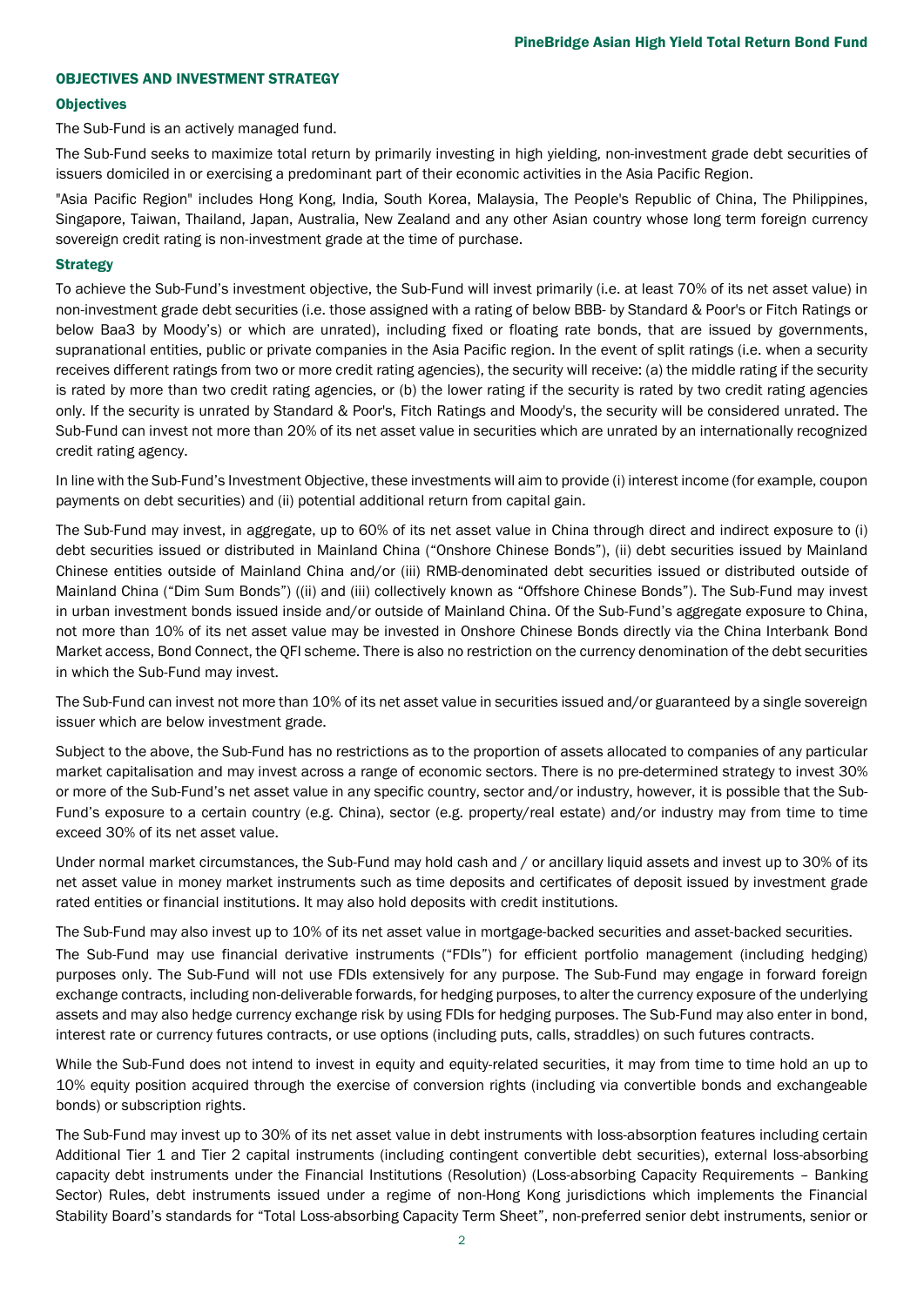### PineBridge Asian High Yield Total Return Bond Fund

subordinated debt instruments with features of contingent write-down or contingent conversion to ordinary shares on the occurrence of a trigger event and instruments issued under the resolution regime for financial institutions and other capital instruments issued by banks or other financial institutions. Subject to the overall limit on exposure to debt instruments with loss-absorption features, the Sub-Fund may also invest up to 10% of its net asset value in contingent convertible debt securities.

### USE OF DERIVATIVES

The Sub-Fund's net derivative exposure may be up to 50% of its net asset value.

# WHAT ARE THE KEY RISKS?

# Investment involves risks. Please refer to the offering document for details including the risk factors.

# General Investment Risk (also known as Investment Loss Risk)

- The Sub-Fund's investment portfolio may fall in value due to any of the key risk factor below and therefore your investment in the Sub-Fund may suffer losses. There is no guarantee of the repayment of principal.
- The value of the Sub-Fund may be adversely affected by developments in political, economical and social conditions and policies of the markets in which it invests which may result in losses to your investment.
- Investment in the Sub-Fund will not benefit from any deposit protection scheme.

# Interest Rate Risk

- Debt securities are typically interest rate sensitive, therefore investment in the Sub-Fund is subject to interest rate risk. In general, the price of debt securities rise when interest rates fall, whilst their prices fall when interest rates rise.
- The Sub-Fund's performance will depend in part on its ability to anticipate and respond to such fluctuations in interest rates and to utilise appropriate strategies to maximise returns while attempting to minimise the associated risks.

#### Below Investment Grade Debt Securities Risk

- Issuers of below investment grade debt securities (also known as high yield securities or "junk bonds") are often highly leveraged (as a result of high levels of borrowing resulting in a higher debt to equity ratio), so that their ability to service debt obligations during an economic downturn may be impaired. The risk of loss due to default in payment of interest or principal by such issuers is significantly greater than in the case of investment grade securities because such securities frequently are junior in the capital structure and so are paid after senior security holders.
- The market for below investment grade rated securities may be smaller and less active (which may result in lower liquidity and higher volatility) than that of higher quality securities (e.g. investment grade debt securities) which can adversely affect the price at which securities can be sold.
- Unrated debt securities are subject to risks similar to investments in below investment grade debt securities. Investment in unrated debt securities means that the Sub-Fund must rely on the Investment Managers' credit assessment and where such assessment proves to be inaccurate, losses may be incurred.

# Fixed Income Default Risk

• The Sub-Fund is exposed to the credit/default risk of issuers of the debt securities that the Sub-Fund may invest in. There is a risk that a particular issuer may not fulfil its payment or other obligations. These events may increase the price volatility of the issuers' debt obligations and negatively affect liquidity making such debt obligations more difficult to sell. Particularly high (or increasing) levels of government deficit, amongst other factors, may adversely affect the credit rating of such sovereign debt securities and may lead to market concerns of higher default risk. In the unlikely event of default, the value of such securities may be adversely affected resulting in the loss of some or the entire invested amount.

#### Liquidity Risk

- Liquidity risk is defined as the risk that the Sub-Fund could not meet requests to redeem units issued by the Sub-Fund without significant dilution of remaining investors' interests in the Sub-Fund.
- From time to time, the investments or holdings of the Sub-Fund may face limited or reduced liquidity on the market, caused by decreased trading volume, increased price volatility, concentrated trading size, limitations on the ability to transfer or liquidate positions, and changes in industry or government regulations.

#### Counterparty Risk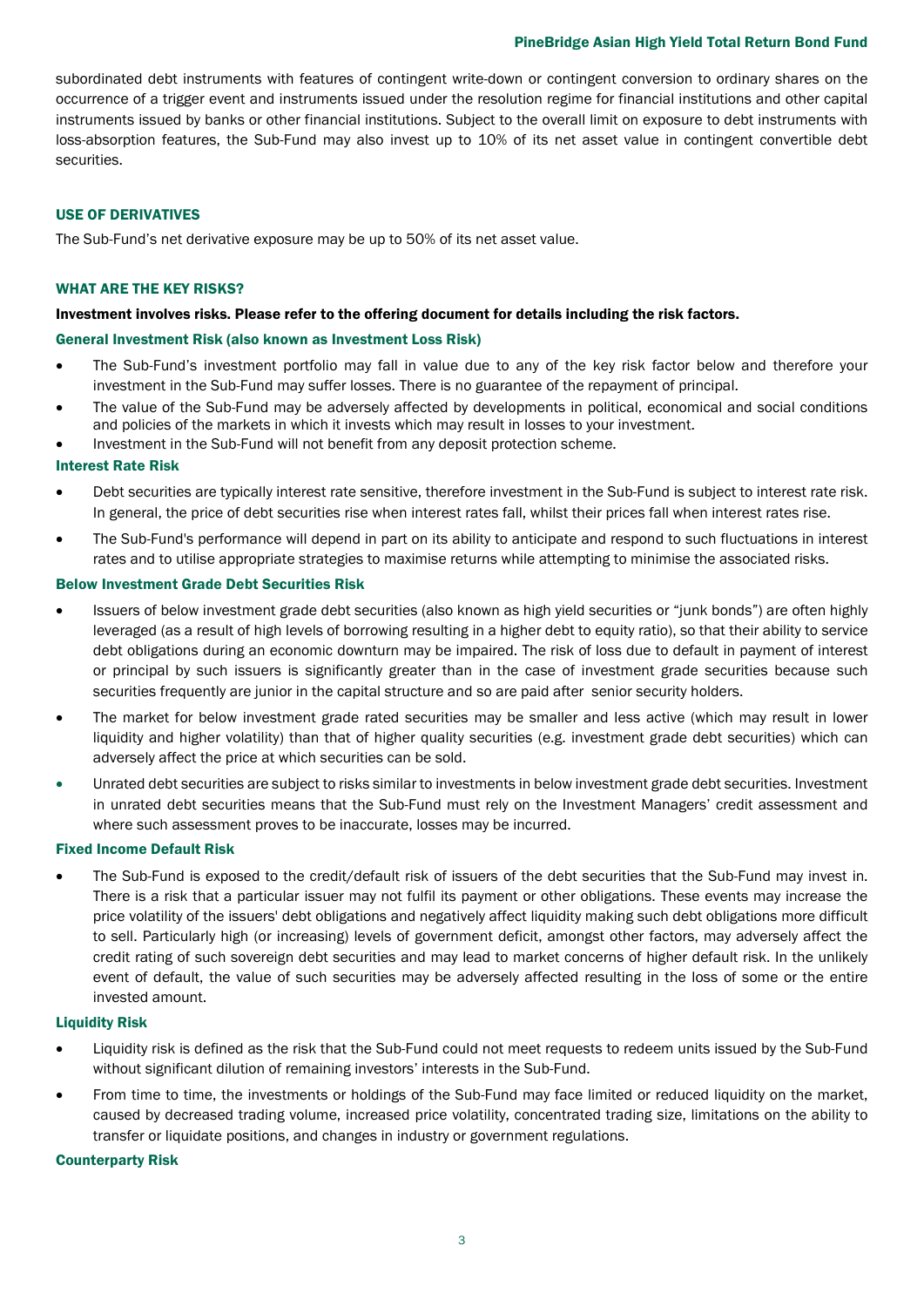• A Sub-Fund may have credit exposure to its trading parties and may also bear the risk of settlement default. In addition, misrepresentation or omission on the part of counterparty may adversely affect the valuation of the collateral underlying an investment.

# Currency Risk – Base Currency

• Securities may be denominated in currencies different from the Sub-Fund's Base Currency and there is a risk that changes in exchange rates and exchange control regulations may cause the value of the assets expressed in the Base Currency to rise or fall and the net asset value of the Sub-Fund may be affected unfavourably by such fluctuations and by changes in exchange rate controls.

# Sovereign Debt Risk

- The Sub-Fund's investment in securities issued or guaranteed by governments may be exposed to political, social and economic risks. A government entity's willingness or ability to repay principal and interest due in a timely manner may be affected by its cash flow situation, the extent of its foreign reserves, the availability of sufficient foreign exchange on the date a payment is due, the relative size of the debt service burden to the economy as a whole, the government entity's policy towards the International Monetary Fund and the political constraints to which a government entity may be subject etc.
- In the event that a government entity defaults on its sovereign debt, holders of sovereign debt, including the Sub-Fund, may be requested to participate in the rescheduling of such debt and to extend further loans to the relevant government entity. Such events may negatively impact the performance of the Sub-Fund and the Sub-Fund may suffer significant losses when there is a default of sovereign debt issuers.

# Emerging Markets Risks

- Investment in securities of companies or in certain securities markets considered as "emerging" or "developing" countries or markets involves a relatively higher degree of risk and may be considered speculative due to the absence of, amongst other things, developed legal structures governing private or foreign investments and private property, internationally comparable accounting, auditing and reporting standard and level of information transparency, significant adverse economic developments including substantial depreciation in currency exchange rates or unstable currency fluctuations. These may have a significant negative impact on the net asset value of the Sub-Fund.
- The size and volume of trading of securities markets of "emerging" or "developing" market are currently small and low or non-existent, which might result in price volatility and lack of liquidity. Investors may suffer a substantial loss as a result.
- Investments in "emerging" or "developing" markets entail increased risks and special considerations not typically associated with investment in more developed markets which include the possibility of political or social instability, adverse changes in investment or exchange control regulations, expropriation and withholding of dividends at source, liquidity risks, currency risks, taxation risks, settlement risks, custody risks and the likelihood of a high degree of volatility.

# Risks relating to China

- There are significant risks inherent in investment in China including, but not limited to, the Chinese market risk, investment in RMB risk, political and economic considerations risk and remittance and repatriation. Risks relating to China may be similar to the risks associated with investing in emerging markets.
- RMB is currently not freely convertible and is subject to exchange controls and restrictions. Non-RMB based investors are exposed to foreign exchange risk and there is no guarantee that the value of RMB against the investors' base currencies (for example HKD) will not depreciate. Any depreciation of RMB could adversely affect the value of investor's investment in the Sub-Fund.
- Although offshore RMB (CNH) and onshore RMB (CNY) are the same currency, they trade at different rates. Any divergence between CNH and CNY may adversely impact investors.
- The Sub-Fund may invest in urban investment bonds, which may be issued inside or outside of Mainland China. Urban investment bonds are issued by local government financing vehicles ("LGFVs"), such bonds are typically not guaranteed by local governments or the central government of the Mainland. In the event that the LGFVs default on payment of principal or interest of the urban investment bonds, the Sub-Fund could suffer substantial loss and the net asset value of the Sub-Fund could be adversely affected.

# Dim Sum Bonds Market Risks (i.e. bonds issued or distributed outside of Mainland China but denominated in RMB)

• The Dim Sum Bond market is still a relatively small market which is more susceptible to volatility and illiquidity. The operation of the Dim Sum Bond market as well as new issuances could be disrupted causing a fall in the net asset value of the Sub-Fund should there be any promulgation of new rules which limit or restrict the ability of issuers to raise RMB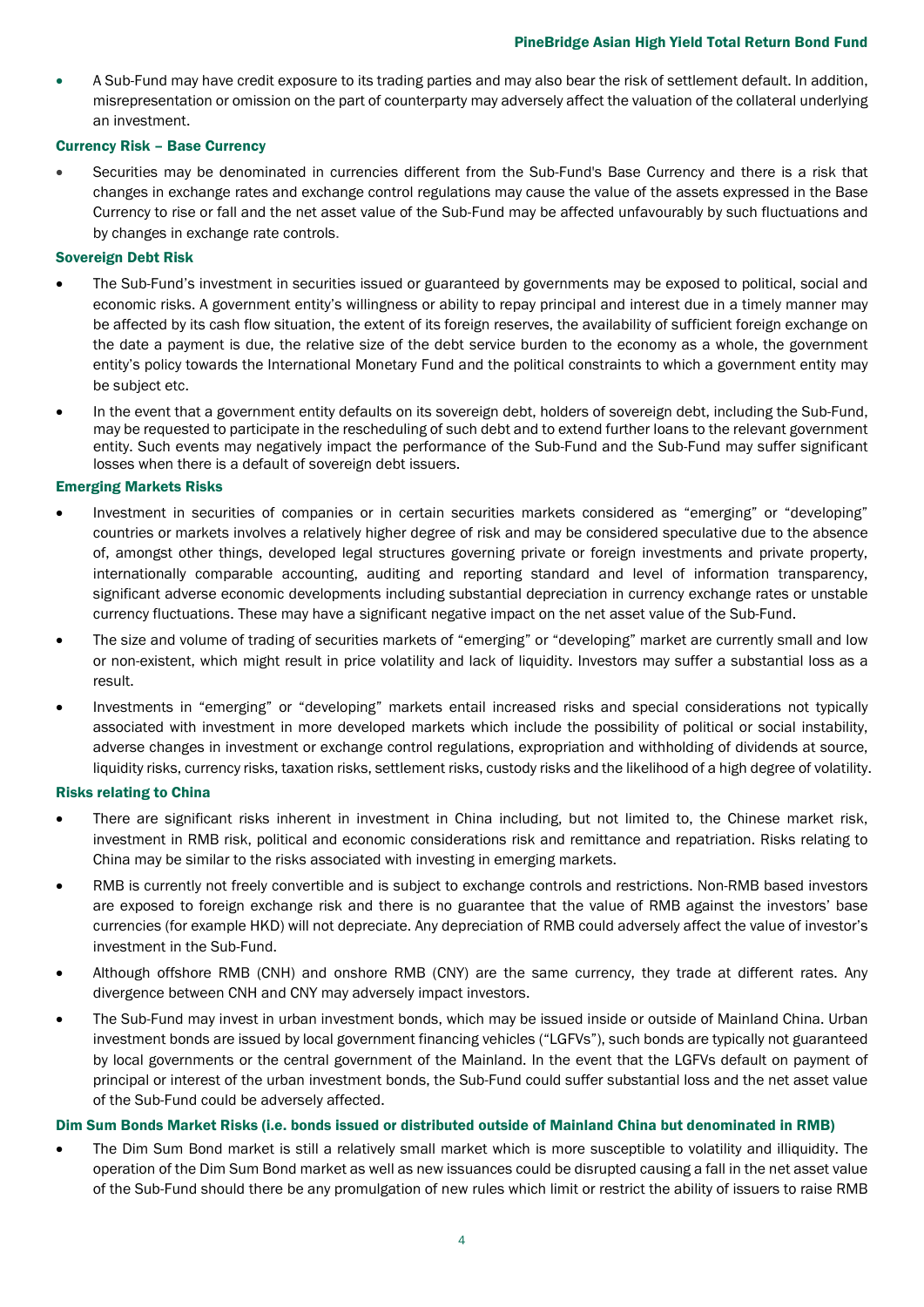by way of bond issuances and/or reversal or suspension of the liberalisation of the offshore RMB (CNH) market by the relevant regulator(s).

# Concentration Risk

• The Sub-Fund invests in Asia Pacific non-investment grade debt securities compared to more diversified funds or it may focus its investments and hold relatively large positions in, among other things, particular industries, countries, sectors, currencies or issuer. This may occur directly as a result of portfolio management decisions, or indirectly as a result of security price changes. Where this happens, the Sub-Fund may have a greater level of sensitivity to those industries, sectors, countries, currencies or issuers and the events, developments or issues that affect their prices. This may result in significant losses for the Sub-Fund, may increase the volatility of the value of the Sub-Fund, and may also limit the liquidity of certain securities within the Sub-Fund.

### Market Volatility Risk (also known as Price of Securities Risk)

• All types of investments and all markets are at the risk of market volatility based on prevailing economic conditions. Some of the markets or exchanges on which the Sub-Fund may invest may prove to be highly volatile from time to time.

# Risk associated with Distribution Out Of / Effectively Out of the Sub-Fund's Capital (also known as Capital Growth Risk)

- Dividends, if any, may be paid out of the capital of the Sub-Fund. Where the Manager determines in its discretion to pay distributions in respect of the Sub-Fund, investors should note that such distributions amount to a return or withdrawal of part of an investor's original investment or from any capital gains attributable to that original investment.
- Such distributions may result in an immediate decrease in the net asset value of the Sub-Fund.

# Risk associated with instruments with Loss-Absorption Features

- Debt instruments with loss-absorption features are subject to greater risks when compared to traditional debt instruments as such instruments are typically subject to the risk of being written down or converted to ordinary shares upon the occurrence of a trigger event (e.g., when the issuer is near or at the point of non-viability or when the issuer's capital ratio falls to a specified level), which are likely to be outside of the issuer's control. Such trigger events are complex and difficult to predict and may result in a significant or total reduction in the value of such instruments.
- In the event of the activation of a trigger, there may be potential price contagion and volatility to the entire asset class. Debt instruments with loss-absorption features may also be exposed to liquidity, valuation and sector concentration risk.
- In relation to non-preferred senior debt instruments, while these instruments are generally senior to subordinated debts, they may be subject to write-down upon the occurrence of a trigger event and will no longer fall under the creditor ranking hierarchy of the issuer. This may result in total loss of principal invested.
- The Sub-Fund may invest in contingent convertible debt securities, commonly known as CoCos, which are highly complex and are of high risk. Upon the occurrence of the trigger event, CoCos may be converted into shares of the issuer (potentially at a discounted price), or may be subject to the permanent write-down to zero. Coupon payments on debt instruments with loss-absorption features, including CoCos, are discretionary and may be cancelled by the issuer at any point, for any reason, and for any length of time.

# Financial Derivative Instruments Risk

• The leverage effect embedded in derivatives may result in substantial losses including and up to the total value of the assets of the Sub-Fund and the prices of derivatives can be highly volatile. The use of FDIs may expose the Sub-Fund to various types of risk, including but not limited to, counterparty, liquidity, correlation, credit, volatility, valuation and settlement risks which can have an adverse effect on the net asset value of the Sub-Fund.

#### HOW HAS THE SUB-FUND PERFORMED?

Class A has been chosen as the representative class as it is a retail class intended to be offered to Hong Kong investors. There is insufficient data to provide a useful indication of past performance to investors.

# IS THERE ANY GUARANTEE?

This Sub-Fund does not have any guarantee. You may not get back the full amount of money you invest.

### WHAT ARE THE FEES AND CHARGES?

#### Charges which may be payable by you

You may have to pay the following fees when dealing in the Units of the Sub-Fund.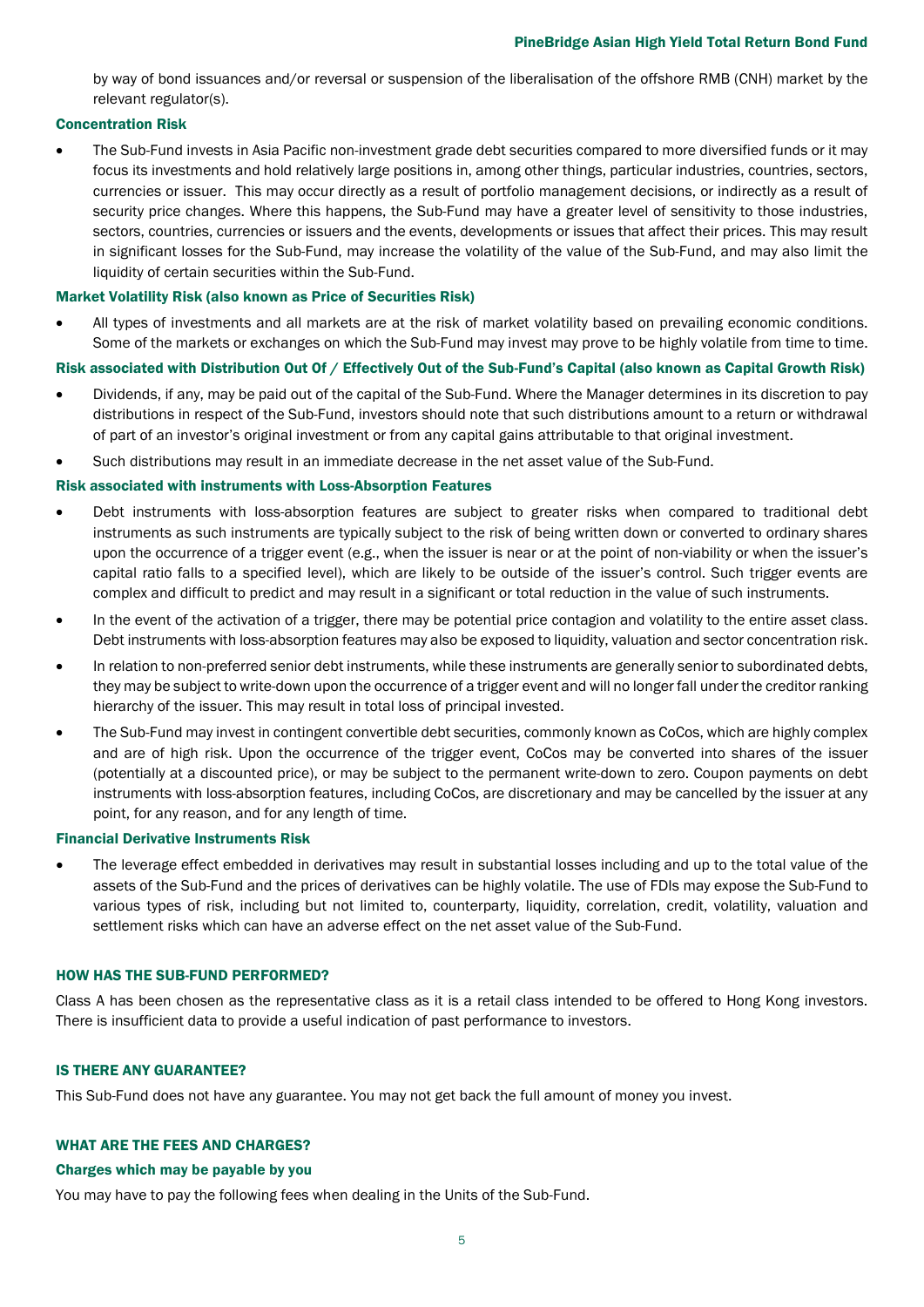| <b>Fee</b>                         | What you pay                                                                                                                                                                                    |
|------------------------------------|-------------------------------------------------------------------------------------------------------------------------------------------------------------------------------------------------|
| Subscription fee (sales charge)    | Up to 5.00% of the net asset value per unit of the subscription amount may be<br>charged (applicable to Class A, AD, Y and YD Units only; currently nil for Class A4,<br>A4D, Y4 and Y4D Units) |
| Switching fee (switching charge)   | Up to 3.00% of the net asset value per unit of the units switched may be charged<br>(applicable to Class A, AD, Y and YD Units only; currently nil for Class A4, A4D, Y4<br>and Y4D Units)      |
| Redemption fee (redemption charge) | Up to 3.00% of the net asset value per unit of the units redeemed may be charged<br>(applicable to Class A, AD, Y and YD Units only; currently nil for Class A4, A4D, Y4<br>and Y4D Units)      |

### Ongoing fees payable by the Sub-Fund

The following expenses will be paid out of the Sub-Fund. They affect you because they reduce the return you get on your investments.

| Fee                                                    | Annual rate (as a % of the Sub-Fund's net asset value)                                                                                                                                                          |                            |  |
|--------------------------------------------------------|-----------------------------------------------------------------------------------------------------------------------------------------------------------------------------------------------------------------|----------------------------|--|
| Management fee                                         | Class A Units                                                                                                                                                                                                   | Up to 1.50% may be charged |  |
|                                                        | Class AD Units                                                                                                                                                                                                  | Up to 1.50% may be charged |  |
|                                                        | Class A4 Units                                                                                                                                                                                                  | Up to 1.50% may be charged |  |
|                                                        | Class A4D Units                                                                                                                                                                                                 | Up to 1.50% may be charged |  |
|                                                        | <b>Class Y Units</b>                                                                                                                                                                                            | Up to 0.65% may be charged |  |
|                                                        | Class YD Units                                                                                                                                                                                                  | Up to 0.65% may be charged |  |
|                                                        | Class Y4 Units                                                                                                                                                                                                  | Up to 0.65% may be charged |  |
|                                                        | Class Y4D Units                                                                                                                                                                                                 | Up to 0.65% may be charged |  |
| Custodian fee                                          | Not Applicable                                                                                                                                                                                                  |                            |  |
| Performance fee                                        | Not Applicable                                                                                                                                                                                                  |                            |  |
| Administration fee                                     | Up to 0.30% may be charged                                                                                                                                                                                      |                            |  |
| Trustee fee                                            | Up to 0.30% may be charged                                                                                                                                                                                      |                            |  |
| Unitholder servicing & maintenance<br>fee <sup>2</sup> | Class A Units                                                                                                                                                                                                   | Not Applicable             |  |
|                                                        | Class AD Units                                                                                                                                                                                                  | Not Applicable             |  |
|                                                        | Class A4 Units                                                                                                                                                                                                  | Not Applicable             |  |
|                                                        | Class A4D Units                                                                                                                                                                                                 | Not Applicable             |  |
|                                                        | <b>Class Y Units</b>                                                                                                                                                                                            | Not Applicable             |  |
|                                                        | Class YD Units                                                                                                                                                                                                  | Not Applicable             |  |
|                                                        | Class Y4 Units                                                                                                                                                                                                  | Not Applicable             |  |
|                                                        | Class Y4D Units                                                                                                                                                                                                 | Not Applicable             |  |
| Hong Kong Representative fee                           | Up to 0.05% per annum of the value of the Sub-Fund attributable to Hong Kong<br>investors introduced into the Sub-Fund by the Hong Kong Representative<br>(PineBridge Investments Asia Limited) may be charged. |                            |  |

### Other fees

You may have to pay other fees when dealing in the units of the Sub-Fund.

# ADDITIONAL INFORMATION

• The daily dealing cut-off time is 12:00 noon (Irish time) for subscription, redemption and switching orders to be received by the Administrative Agent. The Sub-Fund's next-determined net asset value per unit will be applied to each order. Please check with your distributor who may have a different internal dealing cut-off time.

<span id="page-5-0"></span><sup>&</sup>lt;sup>2</sup> The current annual rates may be increased up to a specified permitted maximum level as set out in the Prospectus of the Fund by giving not less than one month's prior notice to Unitholders.